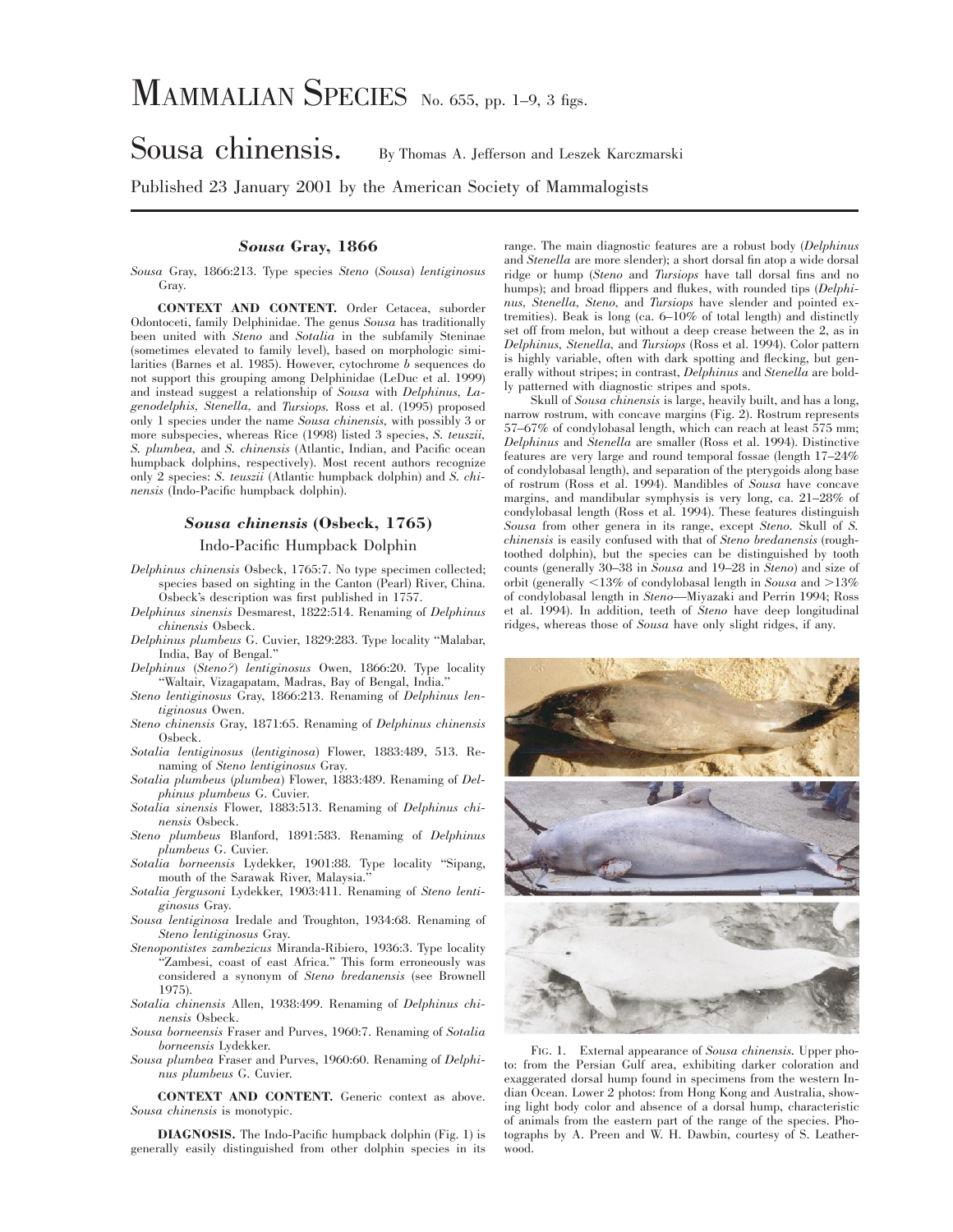

FIG. 2. Dorsal, ventral, and lateral views of cranium and lateral view of mandible of an adult *Sousa chinensis* (female) from Hong Kong (OPCF SC97-31/05-B). Greatest length of cranium is 507 mm.

**GENERAL CHARACTERS.** Indo-Pacific humpback dolphins are medium-sized dolphins, up to 2.8 m in length (Ross et al. 1994). Maximum weight is 250–280 kg (Jefferson 2000; Ross et al. 1994). In southern African waters, Indo-Pacific humpback dolphins are sexually dimorphic in length, with males (mean length  $= 226$  cm,  $n = 29$ ) larger than females (mean length  $= 216$  cm,  $n = 10$ —Ross et al. 1994). In Hong Kong, significant sexual dimorphism is not evident (Jefferson 2000).

Shape and size of dorsal fin and hump vary distinctly between the extremes of the range of the species. In the eastern portion of the range, dorsal fin is short, slightly recurved, and has a wide base, which laterally slopes smoothly and gradually into dorsal surface of body; its base is ca. 5–10% of total body length (Ross et al. 1994). In the western portion of the range, dorsal fin is sharply recurved, smaller yet, and sits atop a broad-based hump of connective tissue in middle of animal's back (Fraser 1966). Dorsal hump (origin of the species' common name) increases in length proportionately with body size, to ca. 30% of body length (Ross et al. 1994).

Color varies greatly throughout the range, and developmental variation is extensive. Adults from southern Africa are dark gray on dorsum and sides, shading gradually into an off-white ventral surface, with only slight, if any, spotting. Calves are lighter in color. A distinct pinkish-white patch occurs on the dorsal fin and hump of adults, and its size apparently increases with animal's age (Karczmarski 1996; Ross 1984; Saayman and Tayler 1979). Dolphins in the northern Indian Ocean are uniformly brownish-gray (Ross et al. 1994). In China, and some areas of southeast Asia, calves are dark gray, turning paler with age (Ross et al. 1994). Subadults are

mottled grayish-pink, and adults are pure white, often with a pinkish tinge resulting from blood flushing (Huang et al. 1997; Jefferson 2000). Some adults have dark flecks on the body, and a few have a dark ring of spots surrounding the neck behind the blowhole. In Australia, dorsal fin, melon, and rostrum whiten with age, but the rest of the dorsal surface remains dark (Ross et al. 1994). Elsewhere, animals resemble the above patterns. The transition apparently occurs in the eastern Indian Ocean, between India and Thailand.

**DISTRIBUTION.** Although its distribution is poorly known (Fig. 3), the Indo-Pacific humpback dolphin has been recorded for the following countries: South Africa (Durham 1994; Findlay et al. 1992; Karczmarski 1996; Ross 1984), Mozambique (Guissamulo 1993, 2000; Peddemors and Thompson 1994; Ross 1984), Tanzania (Fraser 1966; Howell and Pearson 1977), Kenya (Karczmarski 2000), Madagascar (Cockcroft et al. 1997b; Robineau and Rose 1984), Comoros Islands (Cockcroft et al. 1997b), Somalia (Small and Small 1991), Djibouti (Alling 1986; Mörzer-Bruyns 1960; Robineau and Rose 1984), Egypt (Beadon 1991; Mörzer-Bruyns 1960), Saudi Arabia (Robineau and Fiquet 1994, 1996), Bahrain (Gallagher 1991), Yemen (Leatherwood 1986), Oman (Gallagher 1991; Papastavrou and Salm 1991; Pilleri and Gihr 1974), United Arab Emirates (Gallagher 1991), Qatar (Leatherwood 1986), Kuwait (de Silva 1987), Iraq (Al-Robaae 1970; Mörzer-Bruyns 1960), Iran (Mörzer-Bruyns 1960), Pakistan (Pilleri and Gihr 1972, 1974), India (James et al. 1987; Lal Mohan 1985a, 1985b; Parsons 1998a), Sri Lanka (Leatherwood and Reeves 1989), Burma (Myanmar— Smith et al. 1997b), Thailand (Chantrapornsyl et al. 1996, 1999; Mahakunlayanakul 1996), Vietnam (Smith et al. 1997a), China (including Taiwan—Parsons et al. 1995; Wang and Han 1996; Wang and Sun 1982; Zhou et al. 1980, 1995), Malaysia (Beasley and Jefferson 1997; Dolar et al. 1997; Gibson-Hill 1949; Leatherwood et al. 1984), Indonesia (Rudolph et al. 1997), Brunei (Elkin 1992), Singapore (Sigurdsson and Yang 1990), Papua New Guinea (Dawbin 1972), and Australia (Corkeron et al. 1997). Countries from within the range for which records have not been reported include Eritrea, Sudan, Bangladesh, and Cambodia, but the species may be expected to occur there. It probably does not occur in most parts of the Philippines, where the predominance of deep oceanic waters likely does not provide suitable habitat.

In South African waters, Indo-Pacific humpback dolphins only occur west to Cape Town (Findlay et al. 1992). In China, they occur south of the Yangtze River, and the distribution appears to be discontinuous, with populations occurring primarily around large river mouths (Jefferson 2000). Off Australia, they occur more continuously, but only along the northern, tropical coasts and down as far as ca.  $32^{\circ}$ S along the east coast and ca.  $22^{\circ}$ S along the west coast (Corkeron et al. 1997).

**FOSSIL RECORD.** Fossils of *S. chinensis* are not known, but a delphinoid ear bone found in Miocene deposits of eastern Saudi Arabia may have come from an extinct species related to *Sousa* (Whitmore 1987).

**FORM AND FUNCTION.** Skeleton is heavy and robust. Phalangeal formula is 0 I, 6–7 II, 5–6 III, 3 IV, 2 V, based on a small sample from South Africa (Ross et al. 1994). Vertebral formula of South African animals is 7 C, 11–12 T, 9–12 L, 20–24 Ca, total 49–52 (Ross et al. 1994). Only the 1st and 2nd cervical vertebrae are fused (Pilleri and Gihr 1972), and the total number of vertebrae is generally less than in other species of dolphins (Flower 1870). The entire skeleton has been described in great detail by Flower (1870).

Base of each tooth is expanded, giving it a wedge-shaped appearance in lateral view (Ross 1984). Teeth in the middle of the tooth rows of adults measure ca. 20 mm in length (Lal Mohan 1995). Tympanoperiotic bones are fully developed at birth, and grow only slightly, if at all, during development (Liu et al. 1999; Porter 1998).

Eyes are relatively small (Wang 1965, 1995). *Sousa* has ca. 77,000 fibers in cochlear nerve and ca. 150,000 in optic nerve (Gao and Zhou 1991, 1992). Tongue is not attached to floor of mouth, giving it great freedom and flexibility, which may be an adaptation for feeding on small organisms (Ping 1927). Stomach has 4 chambers, and digestive tract is similar to that of other species of small cetaceans (Tang and Huang 1940). Mean length of intestines is 8.1 times total body length (Ross et al. 1994). Tissue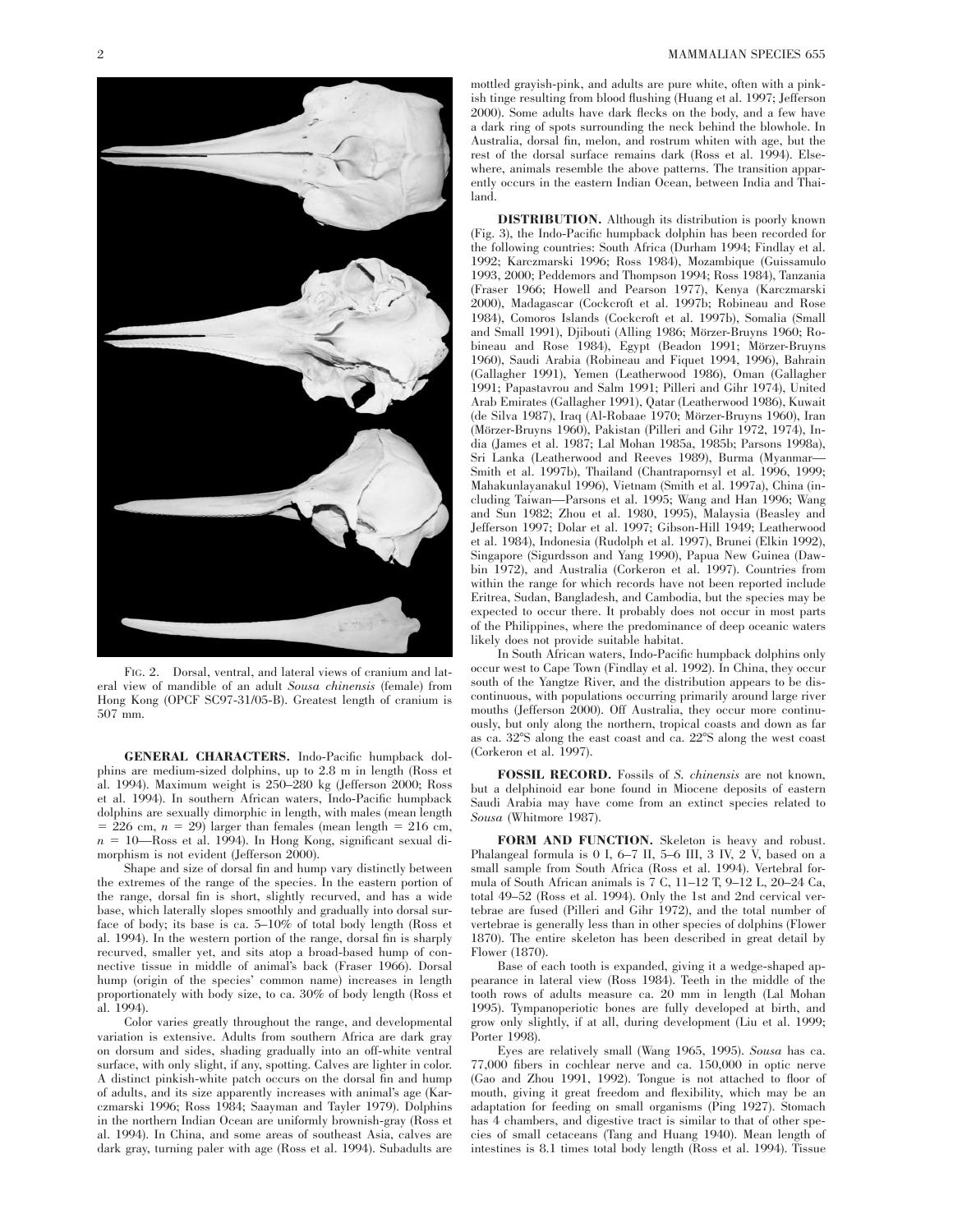

FIG. 3. Distribution of *Sousa chinensis,* from Ross et al. (1994) with modifications from Cockcroft (in litt.), Guissamulo (1993), and Karczmarski (in litt.) for eastern Africa; Baldwin et al. (1998) for the Middle East; Tanabe et al. (1993) for India; Leatherwood and Reeves (1989) for Sri Lanka; Smith et al. (1997b) for Burma; Chantrapornsyl et al. (1996, 1999) and Mahakunlayanakul (1996) for Thailand; Rudolph et al. (1997) for Indonesia; Beasley and Jefferson (1997) for Borneo; Smith et al. (1997a) for Vietnam; Corkeron et al. (1997) for Australia; and Jefferson (2000) for China. Question marks indicate areas of probable, but unconfirmed, distribution.

and organ masses average 20.4% (blubber), 32.6% (muscle), 4.2% (heart, lungs, and trachea),  $0.55\%$  (heart),  $2.1\%$  (liver), and  $0.68\%$ (kidneys) of total body mass (Ross et al. 1994). In general, relative blubber mass is higher than in *Tursiops* (Ross et al. 1994).

**ONTOGENY AND REPRODUCTION.** Some calves may be born throughout the year, but spring or summer calving peaks are the norm in populations from southern Africa (Cockcroft 1989; Karczmarski 1996, 1999; Saayman and Tayler 1979), southern China (Jefferson 2000; Wang 1965, 1995), and probably India (Lal Mohan 1982). A 3-year calving interval has been suggested for animals from South Africa (Cockcroft 1989; Karczmarski 1996, 1999).

Gestation lasts ca. 10–12 months (Cockcroft 1989; Wang 1965, 1995). A single calf is born. Length at birth may be ca.  $100$ cm (Cockcroft 1989; Jefferson 2000; Ross 1984; Wang 1965, 1995). Fetal growth is ca. 8.8 cm per month (Jefferson 2000). Lal Mohan (1982) described a 47-cm fetus from Indian waters, with no bristles on its beak. Although age at weaning is not known with any certainty, in South African waters lactation may last  $\geq 2$  years (Cockcroft 1989) and female–calf associations remain consistent and strong for at least 3–4 years (Karczmarski 1999).

Age at sexual maturity for South African animals is ca. 10 years for females and ca. 12–13 years for males (Cockcroft 1989). Although Wang (1965, 1995) suggested that in Chinese specimens, adult females reach sexual maturity at 200–250 cm and adult males at 190–240 cm, recent evidence suggests that sexual maturity does not occur until lengths of ca. 235 cm and ages of 9–10 years in females (Jefferson 2000). About 60% of adult females  $(n = 10)$ from Xiamen, southern China, were pregnant (Wang and Sun 1982).

Postnatal growth in southern China appears to be rapid in the first 2 years, then levels off (Jefferson 2000). Asymptotic length in specimens from southern China is reached at ca. 243 cm and 16 years (Jefferson 2000).

**ECOLOGY.** Indo-Pacific humpback dolphins occur in shallow, nearshore waters, generally  $<$ 20 m deep, most often near large river mouths (Ross et al. 1994). In South Africa, they inhabit the shallow nearshore zone within 1,000 m of shore, often just outside breaking waves  $(<500$  m from shore), in water  $<15$  m deep (Durham 1994; Karczmarski et al. 2000a; Saayman and Tayler 1979). Preference for very shallow  $(<10$  m deep) and generally nearshore areas is also evident in Mozambique (Guissamulo 1993, 2000). In some areas, these dolphins range much further offshore (up to 55 km from shore) if the water remains shallow (Corkeron et al. 1997; Jefferson 2000). They display no apparent preference for clear or turbid waters (Karczmarski et al. 2000a). Water depth is probably the main factor limiting their offshore distribution, and the 25-m isobath has been suggested to represent the critical depth in the South African region (Karczmarski et al. 2000a). These dolphins have been reported to occur in a variety of coastal habitats including sandy beaches, enclosed bays and coastal lagoons, mangrove areas (particularly mangrove channels), over sea grass meadows, around rocky and coral reefs, and in turbid estuarine waters (Beadon 1991; Corkeron 1990; Durham 1994; Guissamulo 1993, 2000; Jefferson 2000; Karczmarski 1996, 2000; Karczmarski et al. 2000a; Pilleri and Pilleri 1979; Porter 1998; Saayman and Tayler 1979). Although the choice of key habitats varies between different geographical regions, the choice of habitat is well defined and persistent at each location.

In South African waters, Indo-Pacific humpback dolphins feed primarily on several types of common estuarine and reef-associated fish and occasionally cephalopods (Barros and Cockcroft 1991; Peddemors and Thompson 1994; Ross 1984). Along the KwaZulu-Natal coast, they feed in murky waters of large estuarine systems (Durham 1994), whereas along the Eastern Cape their primary feeding grounds are in relatively clear waters around inshore rocky reefs (Karczmarski et al. 2000a). The most common South African prey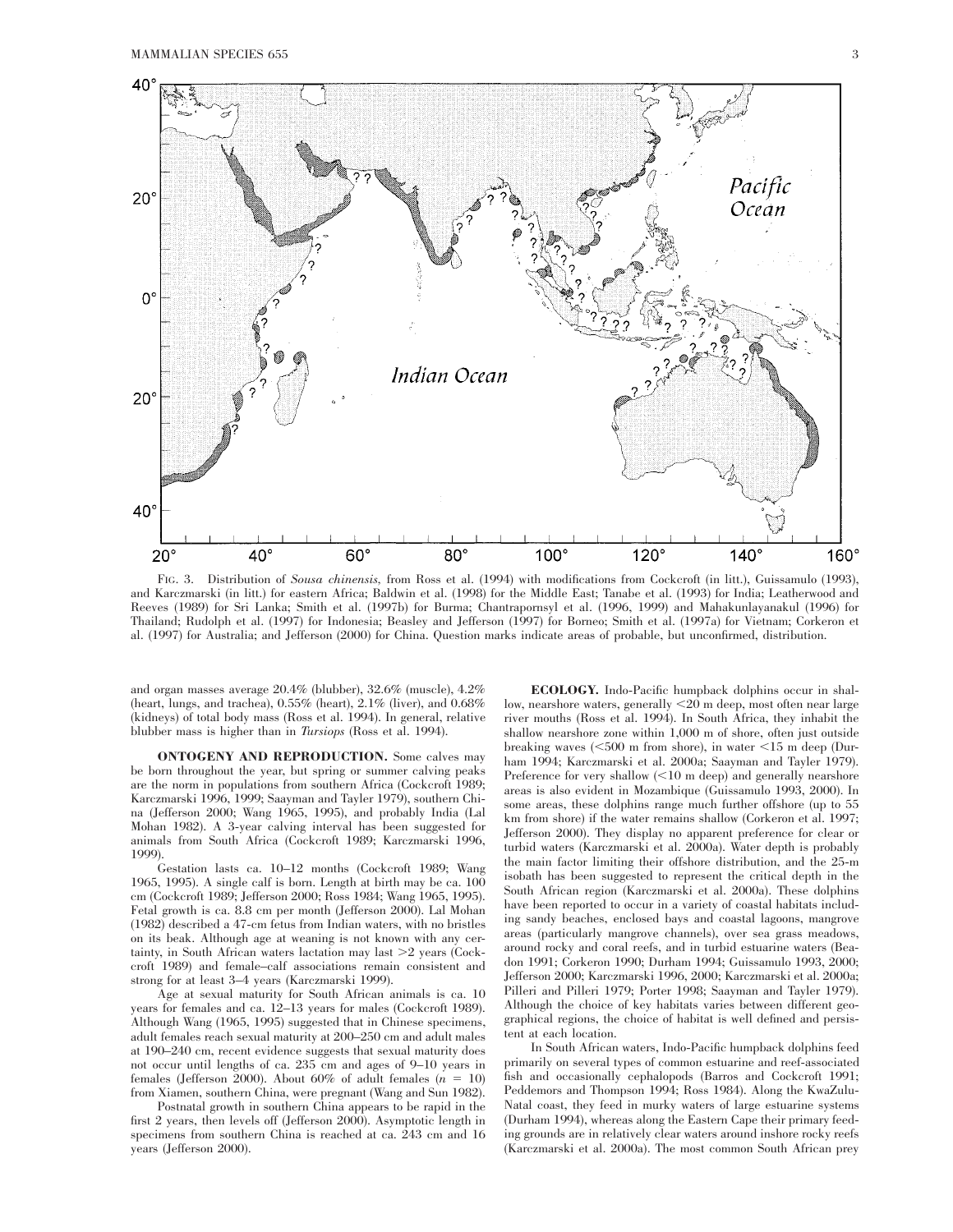species were *Mugil cephalus, Pomadasys olivaceum, Pachymetopon aneum,* and unidentified seabreams (Barros and Cockcroft 1991; Ross 1984). Crustaceans occurred among the stomach contents of 2 dolphins from northern Australian waters (Heinsohn, in litt.). Indo-Pacific humpback dolphins from southern China had a variety of estuarine fish in their stomachs, and but no squid (Jefferson 2000; Parsons 1997; Wang 1965, 1995). The most common Chinese prey species were *Ilisha elongata, Mugil, Coilia, Collicthys lucida, Johnius, Thryssa,* and *Trichiurus* (Jefferson 2000; Parsons 1997; Wang 1965, 1995).

Indo-Pacific humpback dolphins do not undergo large-scale seasonal migrations, although seasonal shifts in abundance occur in 2 areas. In Algoa Bay, South Africa, humpback dolphins display varying degrees of site fidelity, with some members of the population being more-or-less resident, but most others ranging widely within a narrow band along the coast (Karczmarski 1999). Seasonal variation in occurrence, abundance, and group size is considerable (Karczmarski et al. 1999a) and results from seasonal immigration of humpback dolphins into and emigration from the Algoa Bay region in summer (Karczmarski et al. 1999b). Movements up to 120 km occur along both the KwaZulu-Natal (Durham 1994) and Eastern Cape coasts (Karczmarski 1996). In Maputo Bay, Mozambique, most Indo-Pacific humpback dolphins are residents, but transient individuals join resident groups temporarily (Guissamulo 2000). In both Algoa and Maputo bays site fidelity of females is related to reproductive stage and increases during lactation (Karczmarski 1999; Guissamulo 2000). Animals in Hong Kong are restricted to the immediate vicinity of large estuaries with linear movements of only a few tens of kilometers (Hung 2000).

Indo-Pacific humpback dolphins occasionally associate with other species of marine mammals. In waters of Moreton Bay, Australia, they often feed behind trawlers in mixed groups with bottlenose dolphins (*Tursiops truncatus*—Corkeron 1990). In South Africa, they associate with bottlenose dolphins, southern right whales (*Eubalaena australis*), and Cape fur seals (*Arctocephalus pusillus*—Karczmarski et al. 1997; Saayman and Tayler 1979). Gulls and terns feed with Indo-Pacific humpback dolphins in the Pearl River Estuary (Melville 1976).

Sharks have attacked *S. chinensis* in South African and Australian waters (Cockcroft 1991; Corkeron 1990), and sharks are probably predators in other parts of the range of the species. Indo-Pacific humpback dolphins in South Africa both chase and avoid large sharks in their vicinity (Saayman and Tayler 1979). Attacks by killer whales (*Orcinus orca*) are not known, but are probable. A group of Indo-Pacific humpback dolphins swam quietly in shallow water, apparently to avoid a group of killer whales (Saayman and Tayler 1979).

Few parasites are known from Indo-Pacific humpback dolphins. The only recorded internal parasites are nematodes *Anisakis alexandri* from the stomach (Dailey and Brownell 1972; Hsu and Hoeppli 1933) and *Halocercus pingi* from the liver (Gibson and Harris 1979). In Hong Kong, lungworms (*Halocercus pingi*) as well as unidentified trematodes occurred in the orbits (Parsons 1997). Externally, the barnacle *Syncyamus aequus* occurred on animals from South Africa (Ross et al. 1994).

Indo-Pacific humpback dolphins are seldom held captive. Three animals were held in South African oceanariums for periods up to only 90 days before dying (Best and Ross 1977, 1984). Of 2 captive animals from Australia, 1 lived for at least 27 years (Cawthorn and Gaskin 1984; Ross et al. 1994). Another Australian captive lived for 31 years and the specimen was not a calf when captured (P. Corkeron, pers. comm.). A gill-net–caught dolphin from India was kept alive for 28 days in a plastic-lined pond before dying of starvation (Lal Mohan 1983). Large numbers of Indo-Pacific humpback dolphins, along with other species of small cetaceans, have been live-captured for the aquarium trade in Thailand. Poor conditions have resulted in high mortality (Smith 1991). Longevity in the wild may reach 40 years (Cockcroft 1989).

Abundance has been estimated in only a few selected areas. The KwaZulu-Natal population off South Africa was ca. 160–165 individuals  $(95\% \; CI = 134-229)$ , based on mark–recapture analysis of photo-identification data (Durham 1994). The same approach produced an estimate of 466 dolphins  $(95\% \text{ CI} = 447-485)$  in the Algoa Bay region, Eastern Cape, South Africa (Karczmarski et al. 1999b). However, only a small part of this population is present in Algoa Bay at any given time, with the majority of the population members ranging over a considerable length of the Eastern Cape

coastal zone (Karczmarski 1999; Karczmarski et al. 1999a, 1999b). The relative density for the Eastern Cape region was estimated to be 0.42 dolphins/km2 (Karczmarski 1996; Karczmarski and Cockcroft 1997). In Hong Kong waters, line transect ship surveys have been used to estimate seasonal abundances ranging from ca. 88 (spring) to 145 (summer) individuals in the highest-density area, north of Lantau Island  $(CV = 15-18\%$ —Jefferson 2000; Jefferson and Leatherwood 1997). For the same general area, mark–recapture analysis of photo-identification data estimated 100–128 animals (95% CI = 82–118 and 94–184, respectively—Porter 1998). The total population size in Hong Kong and the adjacent Pearl River Estuary was estimated to consist of  $>1,028$  animals ( $CV = 15-$ 86%—Jefferson 2000). Mark–recapture estimates of abundance for Moreton Bay, Australia, ranged from 119 to 163 dolphins (*95% CI* 5 81–166 and 108–251, respectively—Corkeron et al. 1997).

For Indo-Pacific humpback dolphins inhabiting the Algoa Bay region, South Africa, mean annual crude birth rate ranges between 4.8% (Karczmarski 1996) and 6.5% (L. Karczmarski, in litt.). Minimum mortality rate to age of 1 year is ca. 20% and recruitment rate to age of 1 year is  $\leq$ 4%. Annual adult survival rate is roughly 95%. Modeled population growth rates range between a 3% decrease per annum and a 2% increase (Karczmarski 1996).

**BEHAVIOR.** The diel pattern of occurrence of Indo-Pacific humpback dolphins varies between different locations. In Algoa Bay, South Africa, dolphins can be seen mostly in the morning and, to a lesser extent, in the evening (Karczmarski at al. 2000b). Their activities follow a well-defined daylight pattern that varies little between seasons (Karczmarski and Cockcroft 1999; Karczmarski et al. 2000b). In Maputo Bay, Mozambique, they are seen in the afternoon more often than in the morning (Guissamulo 2000).

Indo-Pacific humpback dolphins are either solitary or live in relatively small groups. Groups in most areas are  $<$ 25 animals, but groups of  $\leq 10$  are most common. Mean  $(\pm SD)$  group sizes in different areas are  $6.5 \pm 0.38$  (Plettenberg Bay, South Africa-Saayman and Tayler 1979),  $7.0 \pm 2.52$  (Algoa Bay, South Africa-Karczmarski et al. 1999a), 14.9  $\pm$  7.32 (Maputo Bay, Mozambique—Guissamulo 2000),  $2.6 \pm 2.12$  (Goa, India—Parsons 1998a),  $3.8 \pm 3.63$  and  $2.8 \pm 2.29$  (Hong Kong—Jefferson 2000, and Parsons 1998b, respectively), and  $2.4 \pm 1.13$  (Moreton Bay, Australia—Corkeron 1990). Peaks in group size in South Africa occur in summer and late winter (Karczmarski et al. 1999a; Saayman and Tayler 1973, 1979). Little seasonal variation in group size occurs in Hong Kong waters, but geographic areas differ (Jefferson 2000; Parsons 1998b). Largest groups are usually composed of all age classes, with adults representing between one half and two thirds of the group (Durham 1994; Guissamulo 2000; Jefferson 2000; Karczmarski 1999; Saayman and Tayler 1979). Activity and behavior determine group spatial geometry, but not size (Karczmarski and Cockcroft 1999).

The social system of humpback dolphins is fluid, with only casual and short-lasting affiliations. Strong bonds between individuals other than mothers and calves are uncommon, and lack of consistency in group membership represents the general pattern in both Hong Kong and South African waters (Jefferson 2000; Karczmarski 1996, 1999). However, in Maputo Bay, Mozambique, a relatively high number of strong affiliations was seen, suggesting a relatively stable, resident group with which other dolphins associate to varying degrees (Guissamulo 2000). Some form of segregation between sex or age classes, or both, among humpback dolphins is probable (Karczmarski 1999).

Greeting displays occur in South Africa when different groups meet (Saayman and Tayler 1979). An observation of extensive social and aerial behavior in a group of Indo-Pacific humpback dolphins off Pakistan was interpreted as mating behavior (Roberts et al. 1983). However, confirmed reproductive behavior is rarely observed (Karczmarski et al. 1997; Saayman and Tayler 1979). Mate searching behavior is the most likely reproductive strategy of male humpback dolphins in Eastern Cape waters, South Africa (Karczmarski 1999). Allomaternal and care-giving behavior was observed off South Africa and Hong Kong (Karczmarski et al. 1997; Parsons 1997, 1998b).

Clicks, whistles, and screams were described from Indo-Pacific humpback dolphins recorded in the Indus River Delta of Pakistan (Zbinden et al. 1977). Clicks had a maximum frequency of 20–30 kHz and were the most frequent vocalization. Whistles were usually below 15 kHz, and screams were the least common type of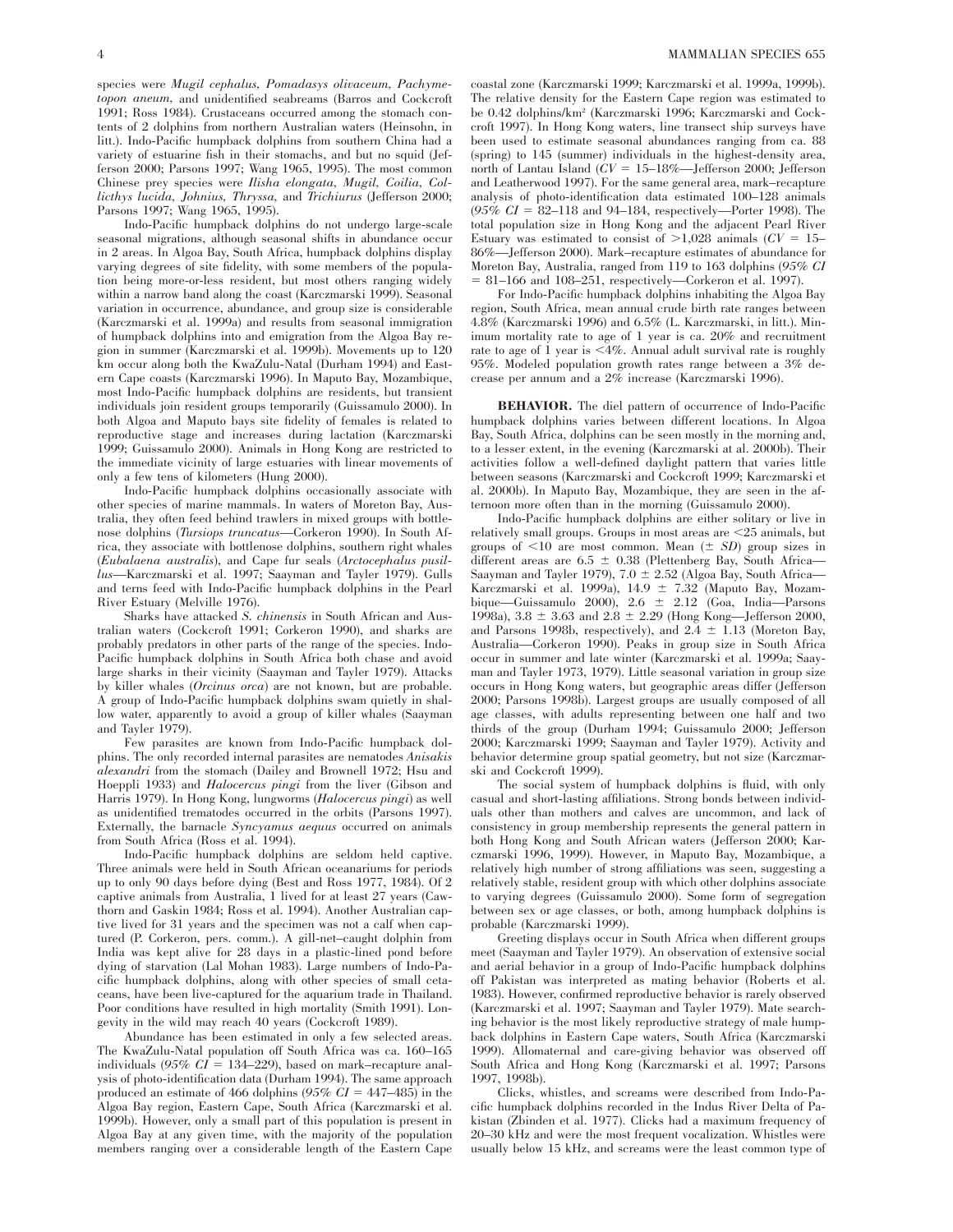vocalization (only heard in groups of at least 4 or 5 individuals). Whistles recorded from animals in Australia differed from those of bottlenose dolphins, being of shorter duration and higher overall frequency (Schultz and Corkeron 1994).

Indo-Pacific humpback dolphins often swim with a characteristic surfacing pattern, with the beak rising steeply from the water before the forehead hits the surface (Karczmarski et al. 1997). Swimming speeds in Hong Kong averaged 3.6–7.2 km/h during different conditions (Jefferson 2000), and in South Africa averaged 4.8 km/h (Saayman and Tayler 1979). During rest, swimming speed is particularly slow and deliberate (Saayman and Tayler 1979). Although long dives of up to 4–5 min occur, most surface intervals are much shorter (Jefferson 2000; Karczmarski and Cockcroft 1999; Pilleri and Gihr 1972).

In South Africa, Indo-Pacific humpback dolphins feed largely around shallow, rocky reefs (Karczmarski 1996; Karczmarski et al. 2000a; Saayman and Tayler 1979) and near large estuarine systems (Durham 1994). In Maputo Bay, Mozambique, they feed along the depth contours of tidal channels, margins of sand banks, within mangrove-based coastal lagoons, and around coral reefs (Guissamulo 2000); and in the Indus River Delta of Pakistan these dolphins feed in mangrove creeks (Pilleri and Pilleri 1979). A tidal influence on behavior occurs in some areas (Guissamulo 2000; Parsons 1998b; Porter 1998; Saayman and Tayler 1979). Nevertheless, along the exposed coastline of Algoa Bay, where wave energy is considerably greater than tidal energy, the occurrence and behavior of humpback dolphins is predominantly governed by time of day (Karczmarski and Cockcroft 1999; Karczmarski et al. 2000b). In Mozambique, dolphins deliberately beach themselves on sand banks in pursuit of small fish (Peddemors and Thompson 1994). In Hong Kong and Australian waters they frequently follow single and pair trawlers in large groups to feed on fish stirred up by the nets (Corkeron 1990; Jefferson 2000; Parsons 1998b). Powerboat traffic may disturb behavior in South Africa and Pakistan (Karczmarski et al. 1997, 1998; Pilleri and Gihr 1974; Roberts et al. 1983). However, in Hong Kong, where vessel traffic is heavy, dolphins generally ignore vessels (Jefferson 2000). Construction of a fuel facility, using noisy percussive piling, caused some disturbance and increased swimming speeds in *S. chinensis* of Hong Kong waters (Jefferson 2000; Würsig et al. 1999).

In South Africa, some individuals have large home ranges, probably covering hundreds of linear kilometers of coastline, although movements exceeding 1,000 km are unlikely (Karczmarski 1996, 1999; Karczmarski et al. 1999b). However, most dolphins in the Pearl River Estuary appear to have a home range of ca. 30– 400 km2 , which covers only part of the population's overall range of >1,800 km<sup>2</sup> (Hung 2000; Jefferson 2000).

Aerial behavior is not uncommon (Jefferson 2000; Parsons 1998b; Pilleri and Pilleri 1979; Saayman and Tayler 1979), although in Eastern Cape waters, South Africa, it is less frequent than similar behavior in the sympatric bottlenose dolphin (Karczmarski 1996; Karczmarski et al. 1997). Leaps and other aerial displays have been described and categorized (Karczmarski et al. 1997; Parsons 1998b; Zbinden et al. 1977). A captive specimen in India often leapt and spun in the pond in which it was kept (Lal Mohan 1983). Bowriding behavior is extremely uncommon in the Indo-Pacific humpback dolphin (Jefferson 2000; Karczmarski et al. 1997).

**GENETICS.** The karyotype of *S. chinensis* is not known. Low genetic variation was found in Indo-Pacific humpback dolphins of South Africa, suggesting that a population bottleneck had occurred (Smith-Goodwin 1997). Dolphins inhabiting the  $\geq 2,000$ -km-long east coast of South Africa and southern Mozambique form at least three maternally distinct populations. These units are probably not fully reproductively isolated, but genetic exchange between them is fairly limited (Smith-Goodwin 1997).

In Hong Kong waters, two relatively isolated populations were proposed for north and south of Lantau Island, based on mitochondrial DNA and microsatellite variation (Porter 1998). However, only 10 individuals were sampled, so the findings, which contradict photo-identification results, appear unlikely (Jefferson 2000).

Extensive genetic subdivision among specimens from different areas suggests dividing the species into different subspecies (Cockcroft et al. 1997a). However, analysis of morphometric data suggests different boundaries for such divisions (Cockcroft et al. 1997a; Ross et al. 1995).

**CONSERVATION STATUS.** The conservation status of Indo-Pacific humpback dolphin populations is poorly known in most areas. Populations in South African waters have been studied since the 1970s (Cockcroft 1990; Cockcroft and Krohn 1994; Durham 1994; Karczmarski 1996, 2000; Karczmarski et al. 1998; Ross 1984; Saayman et al. 1972; Saayman and Tayler 1979; Smith-Goodwin 1997), and the population along KwaZulu-Natal is considered to be threatened by mortality in antishark nets (Cockcroft 1990; Durham 1994). In Eastern Cape, modeled population growth rates are low, suggesting that the population is probably stable, but an increase in population size is unlikely (Karczmarski 1996; Karczmarski and Cockcroft 1997). Numbers of Indo-Pacific humpback dolphins in Xiamen Harbor, on the coast of southern China, have apparently declined since the 1960s; however, statistically defensible estimates of abundance are lacking (Huang and Chou 1995; Wang 1965, 1995). Abundance in some parts of Hong Kong and adjacent waters of the Pearl River Estuary has declined in recent years, but is probably still viable (Jefferson 2000; Leatherwood and Jefferson 1997). The status of dolphins throughout most of northern Australia is not known, but *Sousa* populations are probably declining, largely due to mortality in antishark nets (Corkeron et al. 1997).

Effects of environmental contaminants on *S. chinesis* are of particular concern. Levels of heavy metals for specimens from Hong Kong waters were generally not high, but mercury levels were high enough to be potentially life-threatening (Parsons 1998c, 1999). Organochlorine levels from animals in South Africa, India, and Hong Kong also are high (Cockcroft 1989; Jefferson 2000; Parsons and Chan 1998; Prudente et al. 1997; Tanabe et al. 1993). At least in South Africa and Hong Kong, levels of compounds such as DDT may be compromising the health of animals and influencing reproduction of females (Cockcroft 1989; Jefferson 2000; Parsons 1998d; Parsons and Chan 1998). Butyltin levels may be lower than in other species of coastal small cetaceans (Jefferson 2000; Tanabe et al. 1998). However, the sampled animals were young, and because these compounds bioaccumulate, their levels may be higher in older animals.

Along the KwaZulu-Natal coast of South Africa, the major threat is the incidental capture of Indo-Pacific humpback dolphins in antishark nets along many swimming beaches (Cockcroft 1990). These dolphins are also taken in antishark nets in northern Australian waters (Gribble et al. 1998; Heinsohn et al. 1980; Paterson 1990). In addition, Indo-Pacific humpback dolphins were caught in the Taiwanese offshore drift-net fishery that previously operated in northern Australian waters (Harwood and Hembree 1987). This fishery has been banned from Australian waters, but still may be killing dolphins in waters of Indonesia. Several incidental and possibly directed catches occur throughout the range of the species (e.g., Cockcroft and Krohn 1994; Cockcroft et al. 1997b; Guissamulo 1993; Hale 1997; Lal Mohan 1994). However, in Hong Kong and most of southern China incidental catches are not known to be a major problem. Several potential threats have been identified in Hong Kong (Leatherwood and Jefferson 1997; Parsons 1997; Parsons and Porter 1995; Porter 1998), but the most severe are habitat loss (mostly due to reclamation of coastal waters) and detrimental effects of environmental contaminants (Jefferson 2000; Parsons 1998d; Parsons and Chan 1998).

Destruction of inshore habitats may be the greatest threats for Indo-Pacific humpback dolphins in the southern African region and many coastal development activities threaten survival (Karczmarski 2000). Establishment of multiple-use management areas with controlled ecotourism and several priority sites declared as strict reserves may be the most effective conservation approach (Karczmarski 1996, 2000). Based on habitat preferences of humpback dolphins in Eastern Cape waters, establishment of a marine sanctuary has been proposed in the Algoa Bay region (Karczmarski et al. 1998).

*Sousa chinensis* is listed as Data Deficient by the World Conservation Union (International Union for the Conservation of Nature), and is listed in Appendix I of the Convention on Trade of Endangered Species (Baillie and Groombridge 1996; Klinowska 1991). This species is also listed in the Convention on Migratory Species.

**REMARKS.** The genus name *Sousa* was first used as a subgenus of *Steno* by Gray (1866). In the 1960s, Hershkovitz (1966) placed all of the humpback dolphins in the genus *Sotalia* and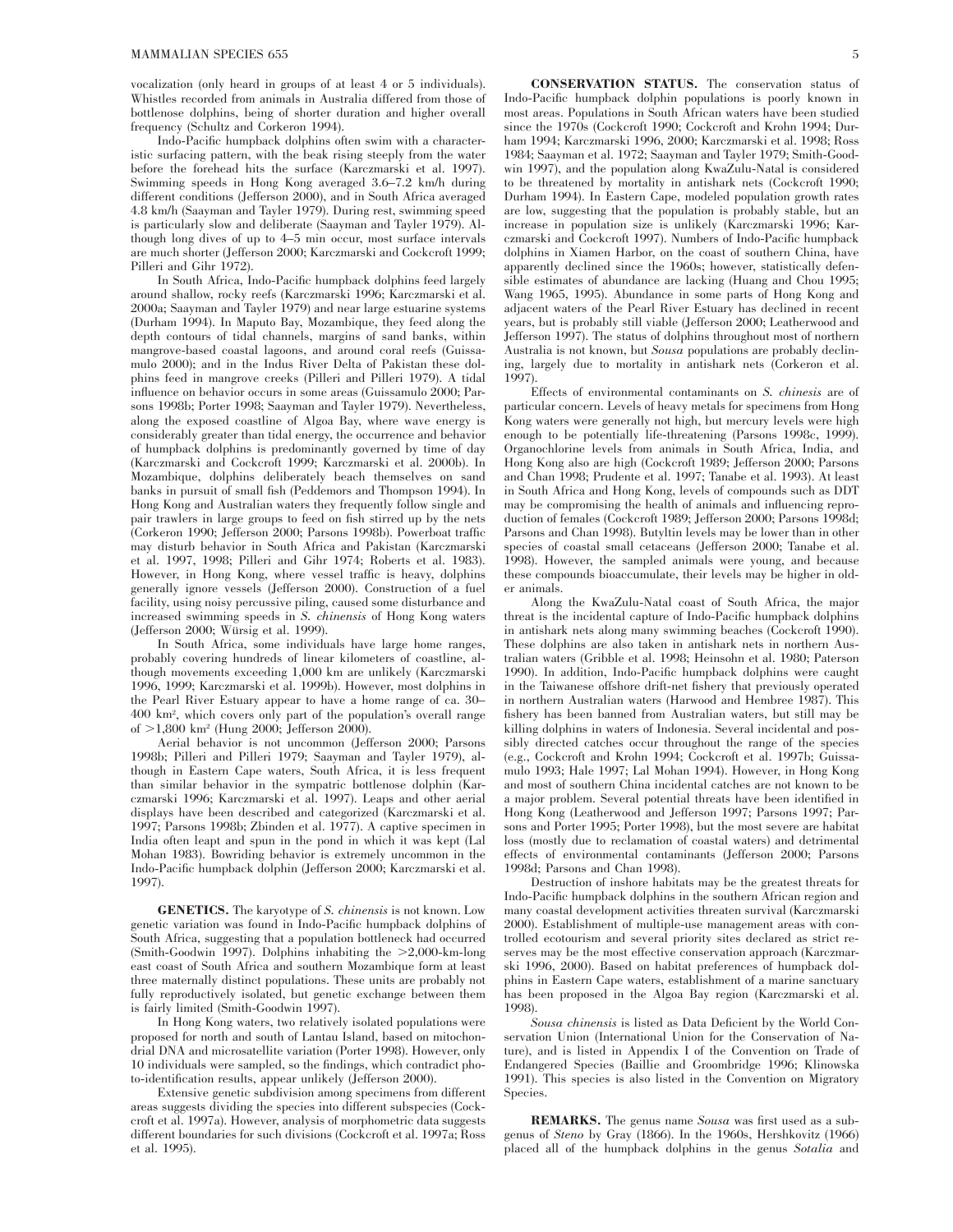regarded *Sousa* to be a junior synonym of *Steno.* However, the distinctness of the New World tucuxi (*Sotalia*) and the Old World humpback dolphins (*Sousa*) at the generic level is now well accepted.

The first binomial given to a humpback dolphin, *Delphinus chinensis,* was used to describe live dolphins observed in the Canton (Pearl) River by Pehr Osbeck in 1757. No type specimen was collected, because this was 1 year before Linnaeus' taxonomic system was published in 1758. Thus, by the Law of Priority, Osbeck's (1765) German translation must be used for taxonomic purposes as the original description.

Flower (1870) provided a detailed description of the skeleton of *S. chinensis,* thereby solving the problem of the lack of a holotype specimen. Unfortunately, this skeleton was destroyed during a bombing raid in World War II (Pilleri 1979). A neotype from Hong Kong recently was proposed (Porter 1998), but the specimen was a subadult, and therefore may not show the diagnostic features of the species. For this reason, we suggest that the proposed neotype not be used for taxonomic purposes.

In recent years, 2 variant spellings of the standard English common name have been in widespread use: Indo-Pacific humpbacked dolphin and Indo-Pacific humpback dolphin. A group of researchers studying *Sousa* recently came to a consensus that the spelling ''humpback'' is preferred. Other common names include Borneo white dolphin, Chinese white dolphin, *jung wat bat hoi tun* (Cantonese), *lumba lumba putih Cina* (Indonesia), *parampaun laut* (Malaysia), *bolla gadimi* (India), *malar* (Pakistan), and *darfeel* (Kuwait).

Thanks to V. G. Cockcroft, B. E. Curry, E. C. M. Parsons, W. F. Perrin, and an anomymous reviewer for comments on earlier drafts of the manuscript.

#### **LITERATURE CITED**

- ALLEN, G. M. 1938. The mammals of China and Mongolia. American Museum of Natural History, New York.
- ALLING, A. 1986. Records of odontocetes in the northern Indian Ocean (1981–1982) and off the coast of Sri Lanka (1982– 1984). Journal of the Bombay Natural History Society 83:376– 394.
- AL-ROBAAE, K. 1970. First record of the speckled dolphin *Sotalia lentiginosa* Gray 1866 in the Arabian Gulf. Sauetierkundliche Mitteilungen 18:227–228.
- BAILLIE, J., AND B. GROOMBRIDGE (EDS.). 1996. IUCN red list of threatened animals. World Conservation Union, Gland, Switzerland.
- BALDWIN, R., K. VAN WAEREBEEK, AND M. GALLAGHER. 1998. A review of small cetaceans from waters of the Arabian Peninsula. International Whaling Commission Scientific Committee Report, SC/50/SM 16:1–24.
- BARNES, L. G., D. P. DOMNING, AND C. E. RAY. 1985. Status of studies on fossil marine mammals. Marine Mammal Science 1:15–53.
- BARROS, N. B., AND V. G. COCKCROFT. 1991. Prey of humpback dolphins (*Sousa plumbea*) stranded in eastern Cape Province, South Africa. Aquatic Mammals 17:134–136.
- BEADON, J. J. 1991. A note on cetaceans seen and live-captured in the Gulf of Aquaba and Gulf of Suez. United Nations Environment Program, Marine Mammal Technical Report 3:111– 114.
- BEASLEY, I., AND T. A. JEFFERSON. 1997. Marine mammals of Borneo: a preliminary checklist. Sarawak Museum Journal 51: 193–210.
- BEST, P. B., AND G. J. B. ROSS. 1977. Exploitation of small cetaceans off southern Africa. Reports of the International Whaling Commission 27:494–497.
- BEST, P. B., AND G. J. B. ROSS. 1984. Live-capture fishery for small cetaceans in South African waters. Reports of the International Whaling Commission 34:615–618.
- BLANFORD, W. T. 1891 (1888). The fauna of British India including Ceylon and Burma. Taylor and Francis, London, United Kingdom.
- BROWNELL, R. L. 1975. Taxonomic status of the dolphin *Stenopontistes zambezicus* Miranda-Ribeiro 1936. Zeitschrift für Säugetierkunde 40:173-176.
- CAWTHORN, M. W., AND D. E. GASKIN. 1984. Small cetaceans held in captivity in Australia and New Zealand. Reports of the International Whaling Commission 34:613–614.
- CHANTRAPORNSYL, S., K. ANDULYANUKOSOL, AND K. KITTIWATHAN-OWONG. 1996. Records of cetaceans in Thailand. Phuket Marine Biological Research Bulletin 61:39–63.
- CHANTRAPORNSYL, S., K. ANDULYANUKOSOL, AND K. KITTIWATHAN-OWONG. 1999. Stranded cetaceans from Thailand. International Marine Biological Research Institute Reports 9:55–72.
- COCKCROFT, V. G. 1989. Biology of IndoPacific humpback dolphin (*Sousa plumbea*) off Natal, South Africa. Abstracts of the Biennial Conference on the Biology of Marine Mammals 8:13.
- COCKCROFT, V. G. 1990. Dolphin catches in the Natal shark nets 1980–1988. South African Journal of Wildlife Research 20: 44–51.
- COCKCROFT, V. G. 1991. Incidence of shark bites on Indian Ocean hump-backed dolphins (*Sousa plumbea*) off Natal, South Africa. United Nations Environment Program, Marine Mammal Technical Report 3:277–282.
- COCKCROFT, V. G., AND R. KROHN. 1994. Passive gear fisheries of the southwestern Indian and southeastern Atlantic oceans: an assessment of their possible impact on cetaceans. Reports of the International Whaling Commission, Special Issue 15: 317–328.
- COCKCROFT, V. G., S. LEATHERWOOD, J. GOODWIN, AND L. J. POR-TER. 1997a. The phylogeny of humpback dolphins genus *Sousa*: insights through mtDNA analyses. International Whaling Commission Scientific Committee Report, SC/49/SM 25: 1–14.
- COCKCROFT, V. G., M. VELY, B. P. RAKOTONIRINA, D. D. YOUNG, AND L. KARCZMARSKI. 1997b. Marine mammals of Madagascar (and the Comoros Is.) and their exploitation. International Whaling Commission Scientific Committee Report, SC/ 49/SH 18:1–11.
- CORKERON, P. J. 1990. Aspects of the behavioral ecology of inshore dolphins *Tursiops truncatus* and *Sousa chinensis* in Moreton Bay, Australia. Pp. 285–293 in The bottlenose dolphin (S. Leatherwood and R. R. Reeves, eds.). Academic Press, London, United Kingdom.
- CORKERON, P., N. M. MORISSETTE, L. PORTER, AND H. MARSH. 1997. Distribution and status and of hump-backed dolphins, *Sousa chinensis,* in Australian waters. Asian Marine Biology 14:49–59.
- CUVIER, G. 1829. Le règne animal distribué d'après son organisation, pour servir de base à l'histoire naturelle des animaux et d'introduction à l'anatomie comparée. Second ed. Deterville, Paris, France.
- DAILEY, M. D., AND R. L. BROWNELL. 1972. A checklist of marine mammal parasites. Pp. 528–589 in Mammals of the sea: biology and medicine (S. H. Ridgway, ed.). Charles C Thomas, Springfield, Illinois.
- DAWBIN, W. H. 1972. Dolphins and whales. Pp. 270–276 in Encyclopaedia of Papua and New Guinea (P. Ryan, ed.). Melbourne University Press, Australia 3:1–1231.
- DE SILVA, P. H. D. H. 1987. Cetaceans (whales, dolphins and porpoises) recorded off Sri Lanka, India, from the Arabian Sea and Gulf, Gulf of Aden and from the Red Sea. Journal of the Bombay Natural History Society 84:505–525.
- DESMAREST, A. G. 1822. Mammalogie, ou description des espèces de mammiféres. Imprimeur Libraire, Paris 2:1–556 (not seen, cited in Truitt 1974).
- DOLAR, M. L. L., ET AL. 1997. Preliminary investigation of marine mammal distribution, abundance, and interactions with humans in the southern Sulu Sea. Asian Marine Biology 14:61– 81.
- DURHAM, B. 1994. The distribution and abundance of the humpback dolphin (*Sousa chinensis*) along the Natal coast, South Africa. M.S. thesis, University of Natal, Pietermaritzburg, South Africa, 83 pp.
- ELKIN, J. 1992. Observations of marine animals in the coastal waters of western Brunei Darussalam. Brunei Museum Journal 7:74–87.
- FINDLAY, K. P., P. B. BEST, G. J. B. ROSS, AND V. G. COCKCROFT. 1992. The distribution of small odontocete cetaceans off the coasts of South Africa and Namibia. South African Journal of Marine Science 12:237–270.
- FLOWER, W. H. 1870. Description of the skeleton of the Chinese white dolphin (*Delphinus sinensis,* Osbeck). Transactions of the Zoological Society of London 7:151–160.
- FLOWER, W. H. 1883. On the characters and divisions of the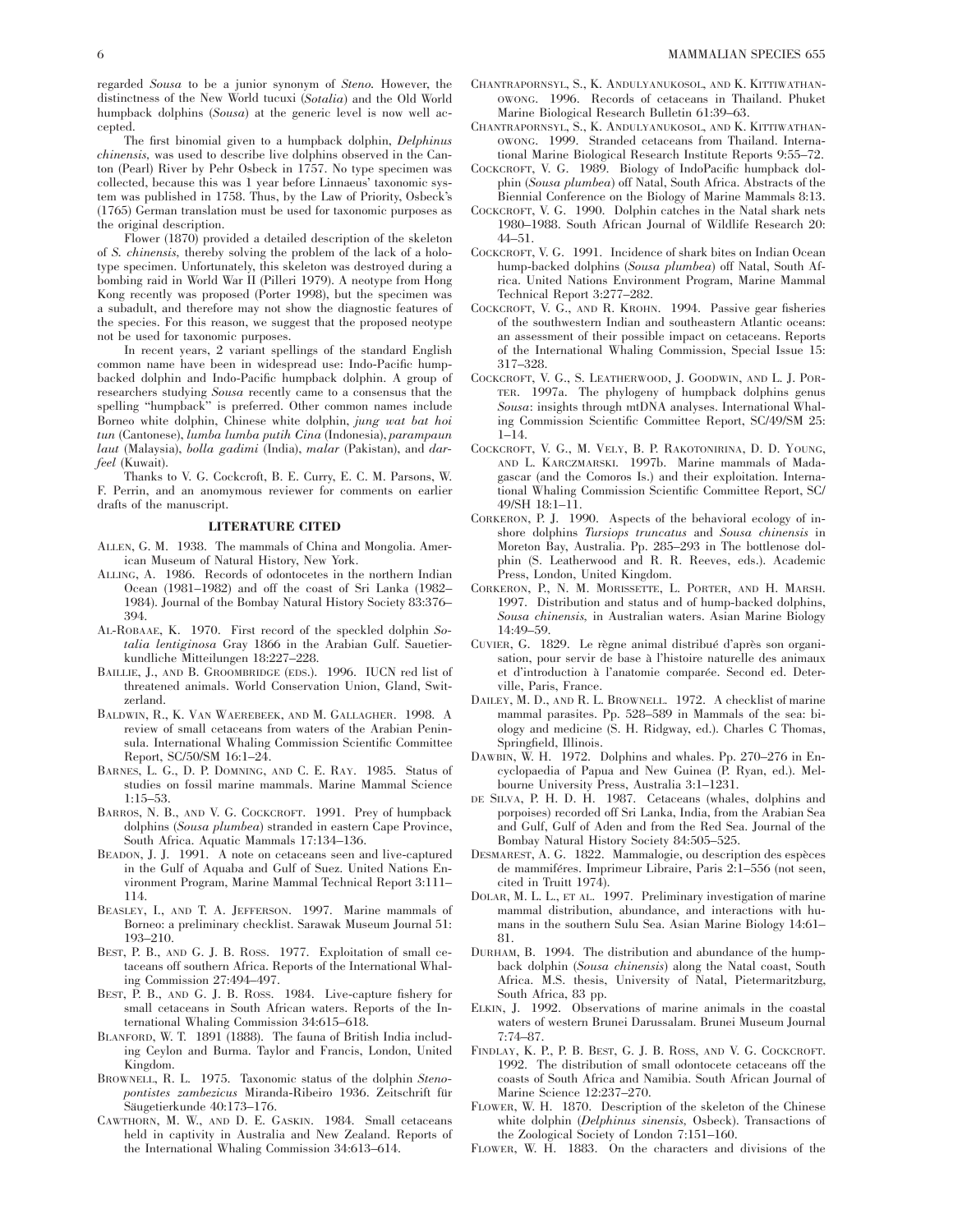family Delphinidae. Proceedings of the Zoological Society of London 32:466–513.

- FRASER, F. C. 1966. Comments on the Delphinoidea. Pp. 7–31 in Whales, dolphins and porpoises (K. S. Norris, ed.). University of California Press, Berkeley.
- FRASER, F. C., AND P. E. PURVES. 1960. Hearing in cetaceans, evolution of the accessory air sacs and the structure of the outer and middle ears in cetaceans. Bulletin of the British Museum of Natural History (Zoology) 7:1–140.
- GALLAGHER, M. D. 1991. Collection of skulls of Cetacea: Odontoceti from Bahrain, United Arab Emirates and Oman 1969– 1990. United Nations Environment Program Marine Mammal Technical Report 3:89–97.
- GAO, G., AND K. ZHOU. 1991. The number of fibers and range of fiber diameters in the cochlear nerve of three odontocete species. Canadian Journal of Zoology 69:2360–2364.
- GAO, G., AND K. ZHOU. 1992. Fiber analysis of the optica and cochlear nerves of small cetaceans. Pp. 39–52 in Marine mammal sensory systems (J. Thomas et al., eds.). Plenum Press, New York.
- GIBSON, D. I., AND E. A. HARRIS. 1979. The helminth parasites of cetaceans in the collection of the British Museum (Natural History). Investigations on Cetacea 10:309–324.
- GIBSON-HILL, C. A. 1949. The whales, porpoises and dolphins known in Malayan waters. Malayan Nature Journal 4:44–61.
- GRAY, J. E. 1866. Catalogue of seals and whales in the British Museum. Printed by order of the British Museum Trustees, London, United Kingdom.
- GRAY, J. E. 1871. Supplement to the catalogue of seals and whales in the British Musuem. Taylor and Francis, London, United Kingdom.
- GRIBBLE, N. A., G. MCPHERSON, AND B. LANE. 1998. Effect of the Queensland Shark Control Program on non target species: whale, dugong, turtle and dolphin: a review. Marine and Freshwater Research 49:645–651.
- GUISSAMULO, A. T. 1993. Distribucao e abundancia de golfinhos e dugongos e suas interaccoes com algumas pescarias nas baias de Maputo e Bazaruto. Licenciatura thesis, Universidade Eduardo Mondlane, Maputo, Mozambique.
- GUISSAMULO, A. T. 2000. Ecological studies of bottlenose and humpback dolphins of Maputo Bay, southern Mozambique. Ph.D. dissertation, University of Natal, Pietermaritzburg, South Africa, 258 pp.
- HALE, P. 1997. Conservation of inshore dolphins in Australia. Asian Marine Biology 14:83–91.
- HARWOOD, M. B., AND D. HEMBREE. 1987. Incidental catch of small cetaceans in the offshore gillnet fishery in northern Australian waters: 1981–1985. Reports of the International Whaling Commission 37:363–367.
- HEINSOHN, G. E., N. J. GOULDBERG, AND H. MARSH. 1980. Studies of small cetaceans found in inshore waters of north Queensland. Bulletin of the Australian Mammal Society 6:40.
- HERSHKOVITZ, P. 1966. Catalog of living whales. Bulletin of the United States National Museum 246:1–59.
- HOWELL, K. M., AND D. M. PEARSON. 1977. Two records of dolphins from Tanzania. Journal of East African Wildlife 15:167– 168.
- HSU, H. F., AND R. HOEPPLI. 1933. On some parasitic nematodes collected in Amoy. Peking Natural History Bulletin 8:155– 168.
- HUANG, Z., AND L. S. CHOU. 1995. Occurrence frequency of *Sousa chinensis* in Xiamen Harbor in a year. Pp. 26–28 in Conference on conservation of marine mammals by Fujian, Hongkong [sic] and Taiwan (Z. Huang, S. Leatherwood, J. Woo, and W. Liu, eds.). Journal of Oceanography in Taiwan Strait, Specific Publication 1:1–40.
- HUANG, Z., W. LIU, C. ZHENG, R. LIN, AND J. CAI. 1997. Chinese white dolphin (*Sousa chinensis*) in Xiamen Harbor: I. Appearance and internal organs. Journal of Oceanography in Taiwan Strait 16:473–478.
- HUNG, S. K. 2000. Ranging patterns of Indo-Pacific humpback dolphins (*Sousa chinensis*) in the Pearl River Estuary, People's Republic of China. M.S. thesis, University of San Diego, California, 97 pp.
- IREDALE, T., AND E. L. TROUGHTON. 1934. Checklist of mammals recorded from Australia. Memoirs of the Australian Musuem 6:1–122.
- JAMES, P. S. B. R., ET AL. 1987. Investigations on whales, dolphins and dugongs (FB/PR/14). Central Marine Fisheries Research Institute, Cochin. Annual Report 1986–1987:29–30.
- JEFFERSON, T. A. 2000. Population biology of the Indo-Pacific hump-backed dolphin in Hong Kong waters. Wildlife Monographs 144:1–67.
- JEFFERSON, T. A., AND S. LEATHERWOOD. 1997. Distribution and abundance of Indo-Pacific hump-backed dolphins (*Sousa chinensis* Osbeck, 1765) in Hong Kong waters. Asian Marine Biology 14:93–110.
- KARCZMARSKI, L. 1996. Ecological studies of humpback dolphins *Sousa chinensis* in the Algoa Bay region, Eastern Cape, South Africa. Ph.D. dissertation, University of Port Elizabeth, South Africa, 202 pp.
- KARCZMARSKI, L. 1999. Group dynamics of humpback dolphins *Sousa chinensis* in the Algoa Bay region, South Africa. Journal of Zoology, London 249:283–293.
- KARCZMARSKI, L. 2000. Conservation and management of humpback dolphins: the South African perspective. Oryx 34:207– 216
- KARCZMARSKI, L., AND V. G. COCKCROFT. 1997. Socio-ecology and population biology of humpback dolphins (*Sousa chinensis*) in the Algoa Bay region, South Africa: an overview. International Whaling Commission Scientific Committee Report, SC/49/SM 23:1–68.
- KARCZMARSKI, L., AND V. G. COCKCROFT. 1999. Daylight behaviour of humpback dolphins *Sousa chinensis* in Algoa Bay, South Africa. Zeitschrift für Säugetierkunde 64:19–29.
- KARCZMARSKI, L., V. G. COCKCROFT, AND A. MCLACHLAN. 1999a. Group size and seasonal pattern of occurrence of humpback dolphins *Sousa chinensis* in Algoa Bay, South Africa. South African Journal of Marine Science 21:89–97.
- KARCZMARSKI, L., V. G. COCKCROFT, AND A. MCLACHLAN. 2000a. Habitat use and preferences of Indo-Pacific humpback dolphins *Sousa chinensis* in Algoa Bay, South Africa. Marine Mammal Science 16:65–79.
- KARCZMARSKI, L., V. G. COCKCROFT, A. MCLACHLAN, AND P. E. D. WINTER. 1998. Recommendations for the conservation and management of humpback dolphins *Sousa chinensis* in the Algoa Bay region, South Africa. Koedoe 41:121–129.
- KARCZMARSKI, L., M. THORNTON, AND V. G. COCKCROFT. 1997. Description of selected behaviours of humpback dolphins *Sousa chinensis.* Aquatic Mammals 23:127–133.
- KARCZMARSKI, L., M. THORNTON, AND V. G. COCKCROFT. 2000b. Daylight occurrence of humpback dolphins *Sousa chinensis* in Algoa Bay, South Africa. African Journal of Ecology 38:86– 90.
- KARCZMARSKI, L., P. E. D. WINTER, V. G. COCKCROFT, AND A. MCLACHLAN. 1999b. Population analyses of Indo-Pacific humpback dolphins *Sousa chinensis* in Algoa Bay, Eastern Cape, South Africa. Marine Mammal Science 15:1115–1123.
- KLINOWSKA, M. 1991. Dolphins, porpoises and whales of the world: the IUCN Red Data book. International Union for the Conservation of Nature, The World Conservation Union, Gland, Switzerland.
- LAL MOHAN, R. S. 1982. A note on the fetuses of the dolphins *Tursiops aduncus* and *Sousa plumbea* from the south west coast of India. Indian Journal of Fisheries 29:249–252.
- LAL MOHAN, R. S. 1983. On a humpback dolphin *Sousa chinensis* in captivity. Indian Journal of Fisheries 30:160–161.
- LAL MOHAN, R. S. 1985a. Observations of the by-catch of dolphins *Stenella longirostris, Tursiops aduncus, Sousa chinensis* and *Delphinus delphis tropicalis* in the gill nets off Calicut coast, India. Proceedings of the Symposium on Endangered Marine Animals and Marine Parks 1:78–83.
- LAL MOHAN, R. S. 1985b. Osteology of dolphins, *Delphinus delphis tropicalis, Stenella longirostris, Tursiops aduncus* and *Sousa chinensis* from south-west coast of India. Proceedings of the Symposium on Endangered Marine Animals and Marine Parks 1:93–99.
- LAL MOHAN, R. S. 1994. Review of gillnet fisheries and cetacean bycatches in the northeastern Indian Ocean. Reports of the International Whaling Commission Special Issue 15:329–343.
- LAL MOHAN, R. S. 1995. Age determination of dolphins entangled in gillnets along the Kerala coast. Journal of the Bombay Natural History Society 92:77–80.
- LEATHERWOOD, S. 1986. Whales, dolphins and porpoises of the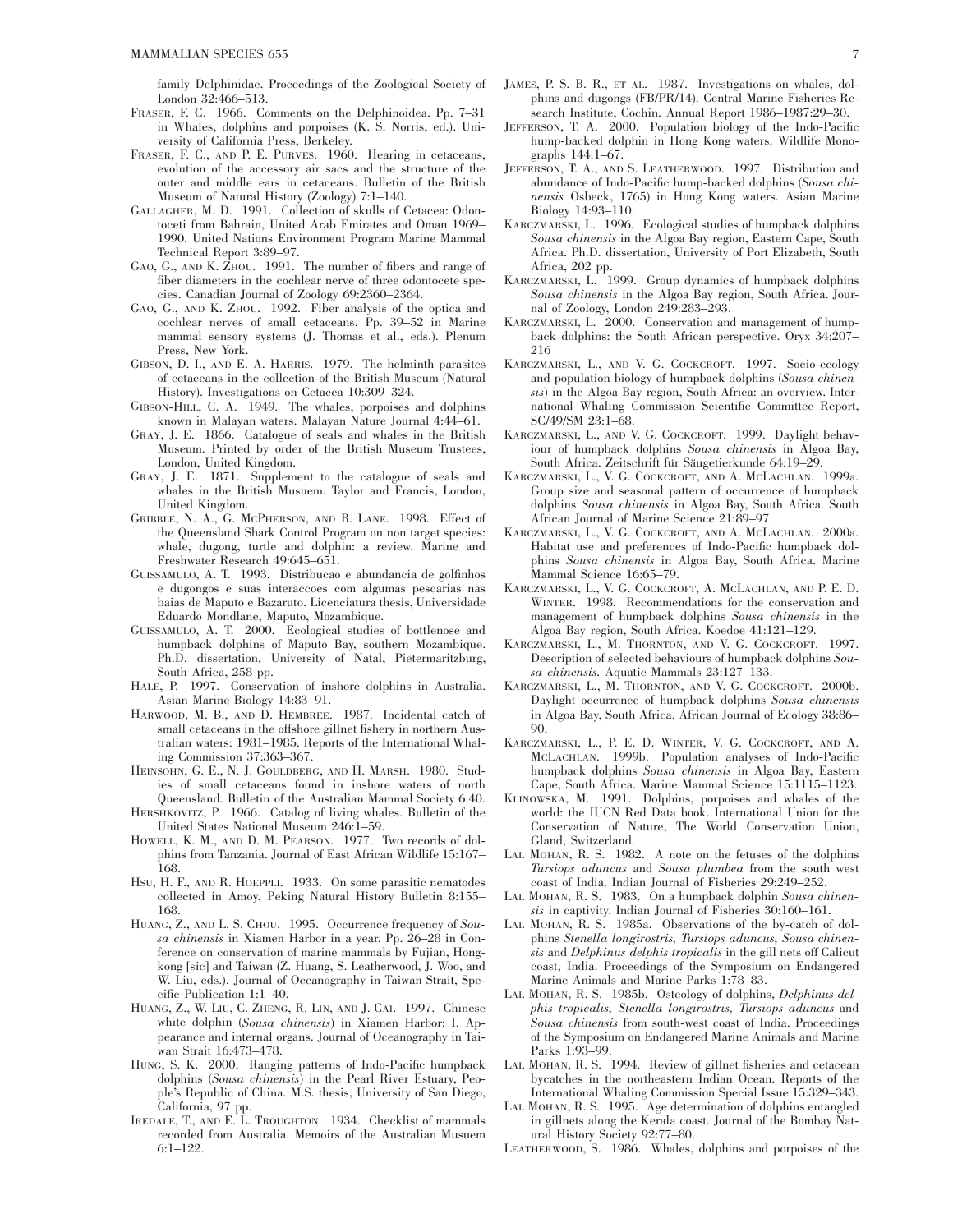Indian Ocean Cetacean Santuary: a catalogue of available information. Hubbs Marine Research Center Technical Report 87-197:1–207.

- LEATHERWOOD, S., AND T. A. JEFFERSON. 1997. Dolphins and development in Hong Kong: a case study in conflict. International Marine Biological Research Institute Reports 7:57– 69.
- LEATHERWOOD, S., C. B. PETERS, R. SANTERRE, M. SANTERRE, AND J. T. CLARKE. 1984. Observations of cetaceans in the northern Indian Ocean Sanctuary, November 1980–May 1983. Reports of the International Whaling Commission 34:509–520.
- LEATHERWOOD, S., AND R. R. REEVES. 1989. Marine mammal research and conservation in Sri Lanka 1985–1986. United Nations Environment Program, Marine Mammal Technical Report 1:1–138.
- LEDUC, R. G., W. F. PERRIN, AND A. E. DIZON. 1999. Phylogenetic relationships among the delphinid cetaceans based on full cytochrome b sequences. Marine Mammal Science 15: 619–648.
- LIU, W., Z. HUANG, AND T. A. JEFFERSON. 1999. Chinese white dolphin (*Sousa chinensis*) in Xiamen Harbor: II. Skulls, ear bones and lingual bones. Journal of Oceanography in Taiwan Strait 18:205–209.
- LYDEKKER, R. 1901. Notice of an apparently new estuarine dolphin from Borneo. Proceedings of the Zoological Society of London 1:88–91.
- LYDEKKER, R. 1903. On two dolphins from Madras. Journal of the Bombay Natural History Society 15:408–414.
- MAHAKUNLAYANAKUL, S. 1996. Species distribution and status of dolphins in the inner Gulf of Thailand. M.S. thesis, Chulalongkorn University, Bangkok, Thailand, 130 pp.
- MELVILLE, D. 1976. Gulls feeding in association with dolphins. Hong Kong Bird Report 1975:50.
- MIRANDA-RIBIERO, A. 1936. Notas cetologicas (os generos *Steno, Sotalia* e *Stenopontistes*). Bolletin de Museu Nacional Rio de Janiero 12:3–23.
- MIYAZAKI, N., AND W. F. PERRIN. 1994. Rough-toothed dolphin *Steno bredanensis* (Lesson 1828). Pp. 1–21 in Handbook of marine mammals, the first book of dolphins (S. H. Ridgway and R. Harrison, eds.). Academic Press, London, United Kingdom 5:1–416.
- MÖRZER-BRUYNS, W. J. F. 1960. The ridge-backed dolphin of the Indian Ocean. Malayan Nature Journal 14:159–165.
- OSBECK, P. 1765. Reise Nach Ostindien und China. Koppe, Rostock, Germany (not seen, cited in Pilleri 1979).
- OWEN, R. 1866. On some Indian Cetacea collected by Walter Elliot, Esq. Transactions of the Zoological Society of London 6:17–47.
- PAPASTAVROU, V., AND R. SALM. 1991. A note on recent sightings and strandings of cetaceans in Oman: Ra's Sawadi to Rakhyut. United Nations Environment Programme Marine Mammal Technical Report 3:211–218.
- PARSONS, E. C. M. 1997. Hong Kong's cetaceans: the biology, ecology and behaviour of *Sousa chinensis* and *Neophocaena phocaenoides.* Ph.D. dissertation, University of Hong Kong, 257 pp.
- PARSONS, E. C. M. 1998a. Observations of Indo-Pacific humpbacked dolphins, *Sousa chinensis,* from Goa, western India. Marine Mammal Science 14:166–170.
- PARSONS, E. C. M. 1998b. The behaviour of Hong Kong's resident cetaceans: the Indo-Pacific hump-backed dolphin and the finless porpoise. Aquatic Mammals 24:91–110.
- PARSONS, E. C. M. 1998c. Trace metal pollution in Hong Kong: implications for the health of Hong Kong's Indo-Pacific humpbacked dolphins (*Sousa chinensis*). Science of the Total Environment 214:175–184.
- PARSONS, E. C. M. 1998d. Strandings of small cetaceans in Hong Kong territorial waters. Journal of the Marine Biological Association of the United Kingdom 78:1039–1042
- PARSONS, E. C. M. 1999. Trace element concentrations in the tissues of cetaceans from Hong Kong's territorial waters. Environmental Conservation 26:30–40.
- PARSONS, E. C. M., AND H. M. CHAN. 1998. Organochlorines in Indo-Pacific hump-backed dolphins (*Sousa chinensis*) and finless porpoises (*Neophocaena phocaenoides*) from Hong Kong. Pp. 423–437 in The marine biology of the South China Sea III (B. Morton, ed.). Hong Kong University Press.
- PARSONS, E. C. M., M. L. FELLEY, AND L. J. PORTER. 1995. An annotated checklist of cetaceans recorded from Hong Kong's territorial waters. Asian Marine Biology 12:79–100.
- PARSONS, E. C. M., AND L. J. PORTER. 1995. The threats to Hong Kong's Indo-Pacific humpbacked dolphin population. Pp. 101–117 in The third symposium on cetacean ecology and conservation (L. Chou, ed.). National Taiwan University, Taipei.
- PATERSON, R. A. 1990. Effects of long-term anti-shark measures on target and non-target species in Queensland, Australia. Biological Conservation 52:147–159.
- PEDDEMORS, V. M., AND G. THOMPSON. 1994. Beaching behaviour during shallow water feeding by humpback dolphins *Sousa plumbea.* Aquatic Mammals 20:65–67.
- PILLERI, G. 1979. Pehr Osbeck (1723-1805) and the discovery of the Chinese white dolphin (*Sousa chinensis,* Osbeck 1765). Investigations on Cetacea 10:333–334.
- PILLERI, G., AND M. GIHR. 1972. Contribution to the knowledge of the cetaceans of Pakistan with particular reference to the genera *Neomeris, Sousa, Delphinus* and *Tursiops* and description of a new Chinese porpoise (*Neomeris asiaorientalis*). Investigations on Cetacea 4:107–162.
- PILLERI, G., AND M. GIHR. 1974. Contribution to the knowledge of the cetaceans of southwest and monsoon Asia (Persian Gulf, Indus Delta, Malabar, Andaman Sea and Gulf of Siam). Investigations on Cetacea 5:95–150.
- PILLERI, G., AND O. PILLERI. 1979. Observations on the dolphins in the Indus delta (*Sousa plumbea* and *Neophocaena phocaenoides*) in winter 1978–1979. Investigations on Cetacea 10:129–135.
- PING, C. 1927. On the tongue of the white dolphin (*Sotalia sinensis*). Contributions of the Biological Laboratory of the Science Society of China 3(3):1–9.
- PORTER, L. J. 1998. The taxonomy, ecology and conservation of *Sousa chinensis* (Osbeck, 1765) (Cetacea: Delphinidae) in Hong Kong waters. Ph.D. dissertation, University of Hong Kong, 201 pp.
- PRUDENTE, M., ET AL. 1997. Organochlorine contamination in some Odontoceti species from the North Pacific and Indian Ocean. Marine Environmental Research 44:415–427.
- RICE, D. W. 1998. Marine mammals of the World: systematics and distribution. Special Publication of the Society for Marine Mammalogy 4:1–231.
- ROBERTS, T. J., K. M. KHAN, AND J. KNUCKY. 1983. Mating behaviour of the plumbeous dolphin, *Sousa plumbea,* Cuvier, 1829. Journal of the Bombay Natural History Society 80:210– 212.
- ROBINEAU, D., AND P. FIQUET. 1994. Cetaceans of Dawhat ad-Dafi and Dawhat al-Musallamiya (Saudi Arabia) one year after the Gulf War oil spill. Pp. 76–80 in The status of coastal and marine habitats two years after the Gulf War oil spill (A. H. Abuzinada and F. Krupp, eds.). Courier Forschung Institut Senckenberg Special Publication 166:1–80.
- ROBINEAU, D., AND P. FIQUET. 1996. The Cetacea of the Jubail Marine Wildlife Sanctuary, Saudi Arabia. Pp. 438–458 in A marine wildlife sanctuary for the Arabian Gulf. Environmental research and conservation following the 1991 Gulf War oil spill (F. Krupp, A. H. Abuzinada, and I. A. Nader, eds.). National Commission for Wildlife Conservation and Development, Frankfurt, Germany.
- ROBINEAU, D., AND J. M. ROSE. 1984. Les cétacés de Djibouti. Bilan des connaissances actuelles sur la faune cétologique de la mer Rouge et du Golfe d'Aden. Bulletin du Muséum National d'Histoire Naturelle, Paris 6:219–249.
- ROSS, G. J. B. 1984. The smaller cetaceans of the south east coast of southern Africa. Annals of the Cape Provincial Museum of Natural History 15:173–410.
- ROSS, G. J. B., G. E. HEINSOHN, AND V. G. COCKCROFT. 1994. Humpback dolphins *Sousa chinensis* (Osbeck, 1765), *Sousa plumbea* (G. Cuvier, 1829) and *Sousa teuszii* (Kukenthal, 1892). Pp. 23–42 in Handbook of marine mammals; the first book of dolphins (S. H. Ridgway and R. Harrison, eds.). Academic Press, London, United Kingdom 5:1–416.
- ROSS, G. J. B., G. E. HEINSOHN, V. G. COCKCROFT, E. C. M. PAR-SONS, L. PORTER, AND A. PREEN. 1995. Review of the taxonomic status of humpback dolphins, genus *Sousa.* Report to the Workshop on the Biology and Conservation of Small Ce-